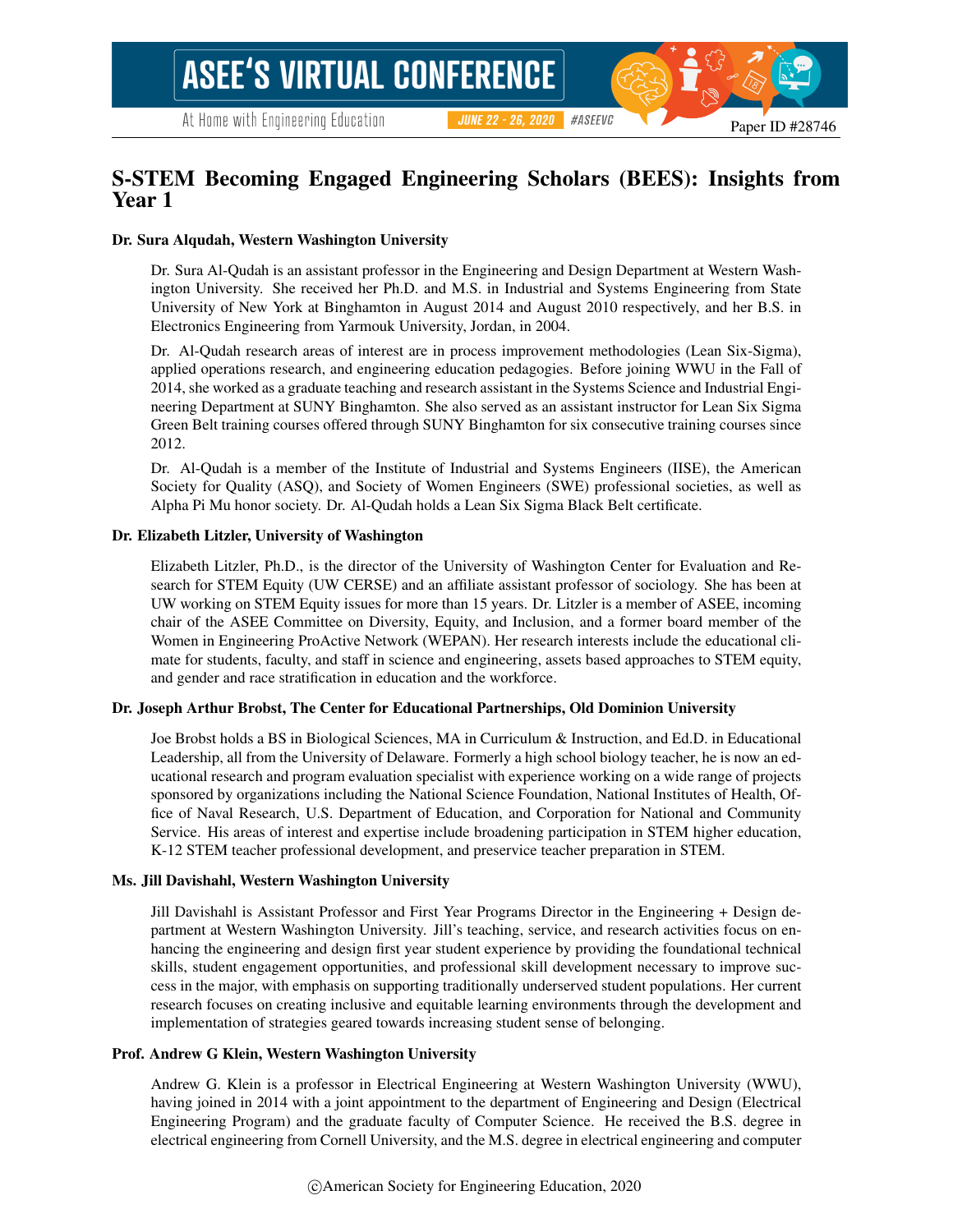

sciences from the University of California, Berkeley. He then worked for awhile at several Silicon Valley startup companies before returning to Cornell to pursue a Ph.D. in electrical and computer engineering. Prior to his arrival at WWU, he worked as a postdoctoral researcher at Supelec/LSS near Paris, France and was a faculty member at Worcester Polytechnic Institute.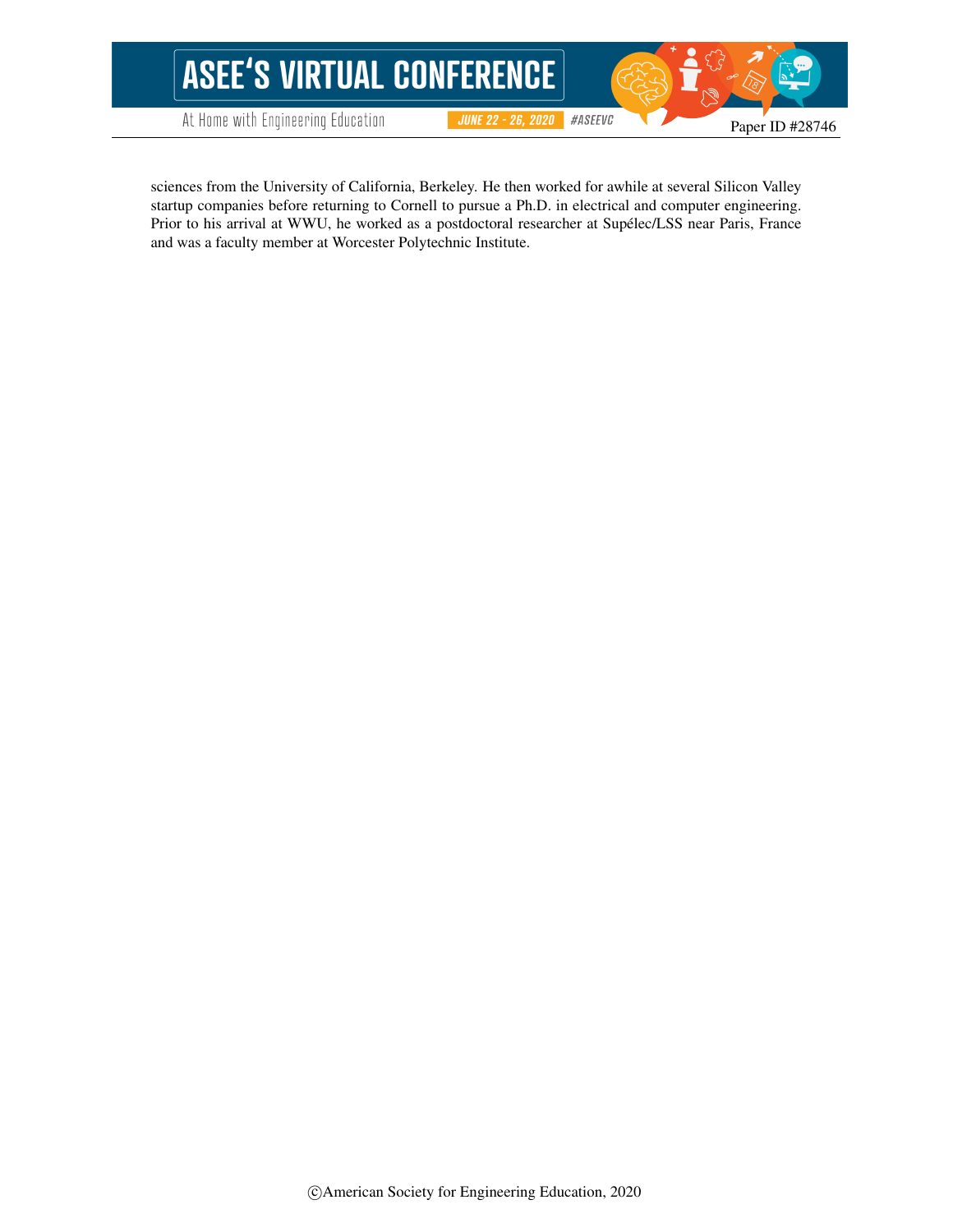# **S-STEM Becoming Engaged Engineering Scholars (BEES): Insights from Year 1**

### **Abstract**

The Becoming Engaged Engineering Scholars (BEES) is an NSF S-STEM project that responds to the challenges in recruiting and retaining academically talented, low-income students from diverse backgrounds into undergraduate engineering programs. The new, ABET-accredited engineering programs at Western Washington University (WWU) have faced unique challenges in recruitment and retention, particularly in the first two years for pre-engineering students. Building on the success of prior S-STEM awards in other disciplines at WWU, the proposed program provides a systematic sequence of academic, social, and career support services specifically designed to enhance the success of engineering students during these first two years of undergraduate study.

The primary program goal is to ensure the engineering programs offer an equitable pathway into engineering careers, particularly for low-income, academically talented students. In addition to providing financial support for participants, the BEES program adapts existing institutional support structures to offer a one-week bridge program prior to the start of their first year, implements a multi-level mentoring system that includes internal and external mentors, engages students in multiple curricular and co-curricular activities including an engaged engineering project experience, and offers a first-year seminar focused on engineering and society.

The project devotes significant resources to studying the impact of the proposed activities. Specifically, the research seeks to answer how and to what extent the program activities support retention through the end of the 2nd year of engineering study, as well as how and to what extent the program activities impact students' self-efficacy, identity, and sense of belonging. In this paper, the proposed program and its various support structures are described in detail, and some insights and results from the first year of the project are reviewed and discussed.

### **Introduction**

This study is taking place in Western Washington University (WWU), a public master's-granting institution with approximately 15,000 full- time undergraduate students. The Engineering Department at WWU is a new department formed in 2014 out of the former Engineering Technology department as part of a state-funded effort to transition the engineering technology programs to accredited engineering programs. Three engineering programs are participating in this study: The Electrical Engineering (EE) program, the Manufacturing Engineering (MfgE) program, and the Plastics & Composites Engineering (PCE) program.

The transition to engineering has resulted in steady growth of the student body in the three engineering programs (from 31 students in the inaugural graduating Class of 2016 to 79 expected graduates in the Class of 2020), and a 167% growth in tenured/tenure-track engineering faculty (from 6 faculty in 2013 to 16 faculty in spring 2020 plus 4 new hires expected to join in the fall). Accreditation of these new programs had been the primary focus since the creation of the new department; with accreditation granted in Fall 2017 (retroactive to October 2015), the department has refocused its efforts to address issues of equity and inclusion that have arisen during the transition to engineering. These issues have arisen primarily due to a gradual shift in demographics of engineering versus engineering technology students, combined with higher requirements for entry into the new engineering programs brought about by the increased mathematical rigor. The departmental focus on equity and inclusion mirrors a unified effort at the university and college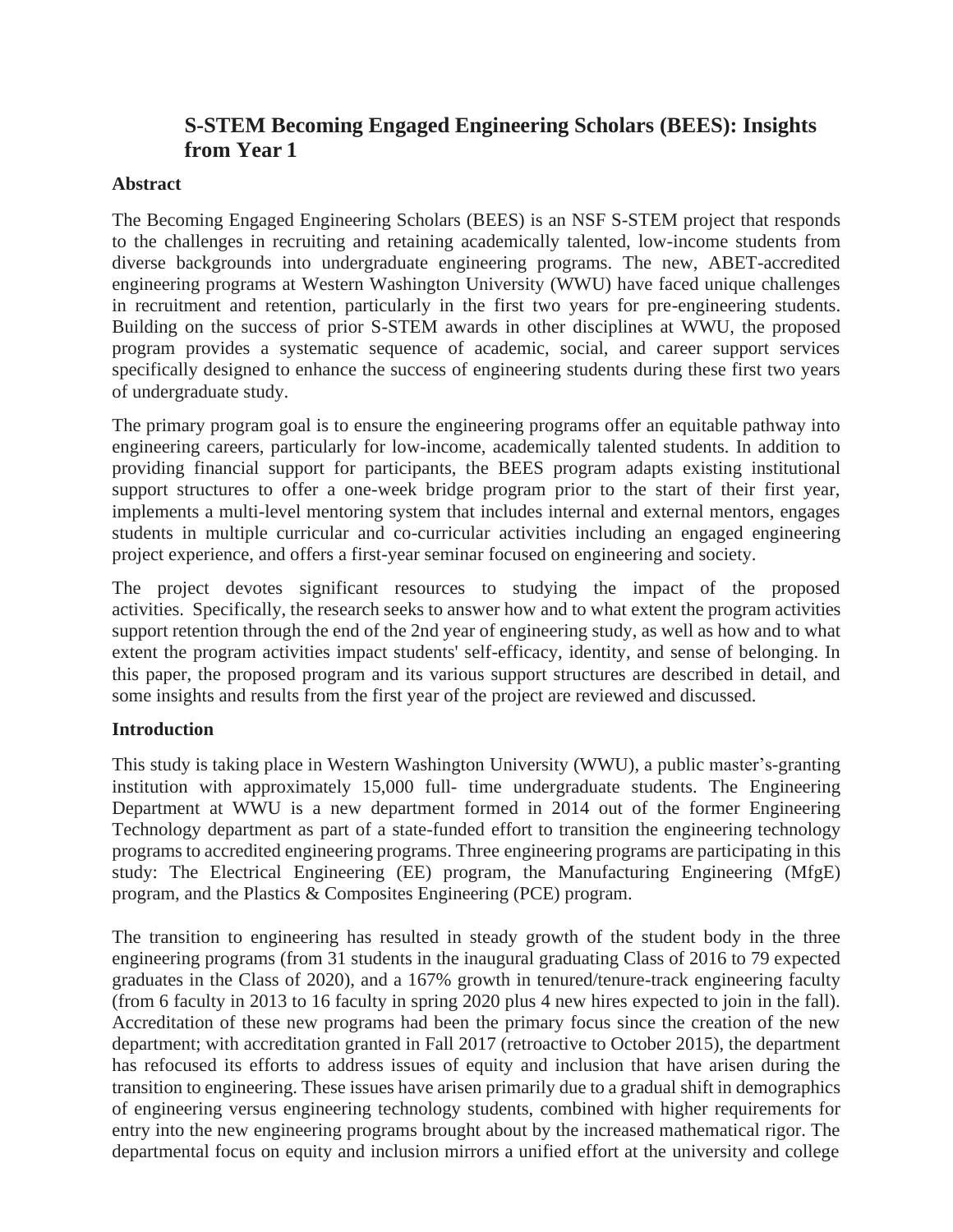levels, particularly relating to expanded access to majors that are in the highest demand (i.e., predominantly STEM majors). To tackle these equity and inclusion issues, there are two department-specific attrition points the program under study is designed to address:

- To formally enter the engineering programs and to be able to graduate in 4 years, all admitted engineering students must be "calculus ready" when they arrive. Alas, a large fraction (60.0%) of admitted students who initially express interest in engineering do not place into calculus after taking the university's math placement exam just prior to the start of freshman year, and many of them ultimately choose another major besides engineering. This situation impacts many engineering programs nationally [1–4], and it disproportionately impacts Pell-eligible engineering students at WWU.
- Students who successfully complete the second year of the engineering programs are retained through graduation at a relatively high rate (95.4%). However, retention from the point of expressing initial interest in engineering (i.e., the start of the first year) to the end of the second year is much lower (38.8%), consistent with a trend seen nationally in many engineering programs [5, 6]. The challenges of first and second-year retention disproportionately impact Pell-eligible engineering students at WWU.

### **Program overview**

A cohort of twelve incoming first-year students (referred to as Scholars in this paper) is selected each year over five years to participate in the BEES program. The program responds to the challenges in recruiting and retaining academically talented, low-income students from diverse backgrounds into the three undergraduate engineering programs at WWU. The program is designed to provide a systematic sequence of academic, social, and career support services specifically tailored to enhance the success of engineering students during the first two years of their undergraduate study.

A total of forty-eight (48) unique S-STEM scholarships will be awarded to four cohorts of entering first-year undergraduate students and provide them with an average of \$6,250 of financial support annually for both their first and second years. The objectives of this program are: (i) to prepare academically talented, low-income students for careers in engineering by supporting their completion of engineering degrees, (ii) to study the impact of a math-focused bridge program and first-year seminar on retention through the end of the 2nd year, (iii) to study the effects of program activities on Scholars' self-efficacy, identity, and sense of belonging, and (iv) to study the impact of cross-disciplinary "engaged-engineering" projects on retention through the end of the 2nd year.

Moreover, this program has the potential to benefit society in a variety of ways. It will contribute to the development of a diverse, globally competitive STEM workforce by preparing students for careers in engineering. The program also contributes to the full participation of women and underrepresented minorities in engineering by incorporating program features that are known to increase the retention of these groups in engineering [9]. By measuring and studying the effects of the program elements and disseminating results, the research conducted will inform the development of similar programs elsewhere, further broadening the impact. Finally, carefully sequenced programming and interventions will be available to all engineering students through the institutionalizing of the program, thereby impacting students who are not part of the scholarship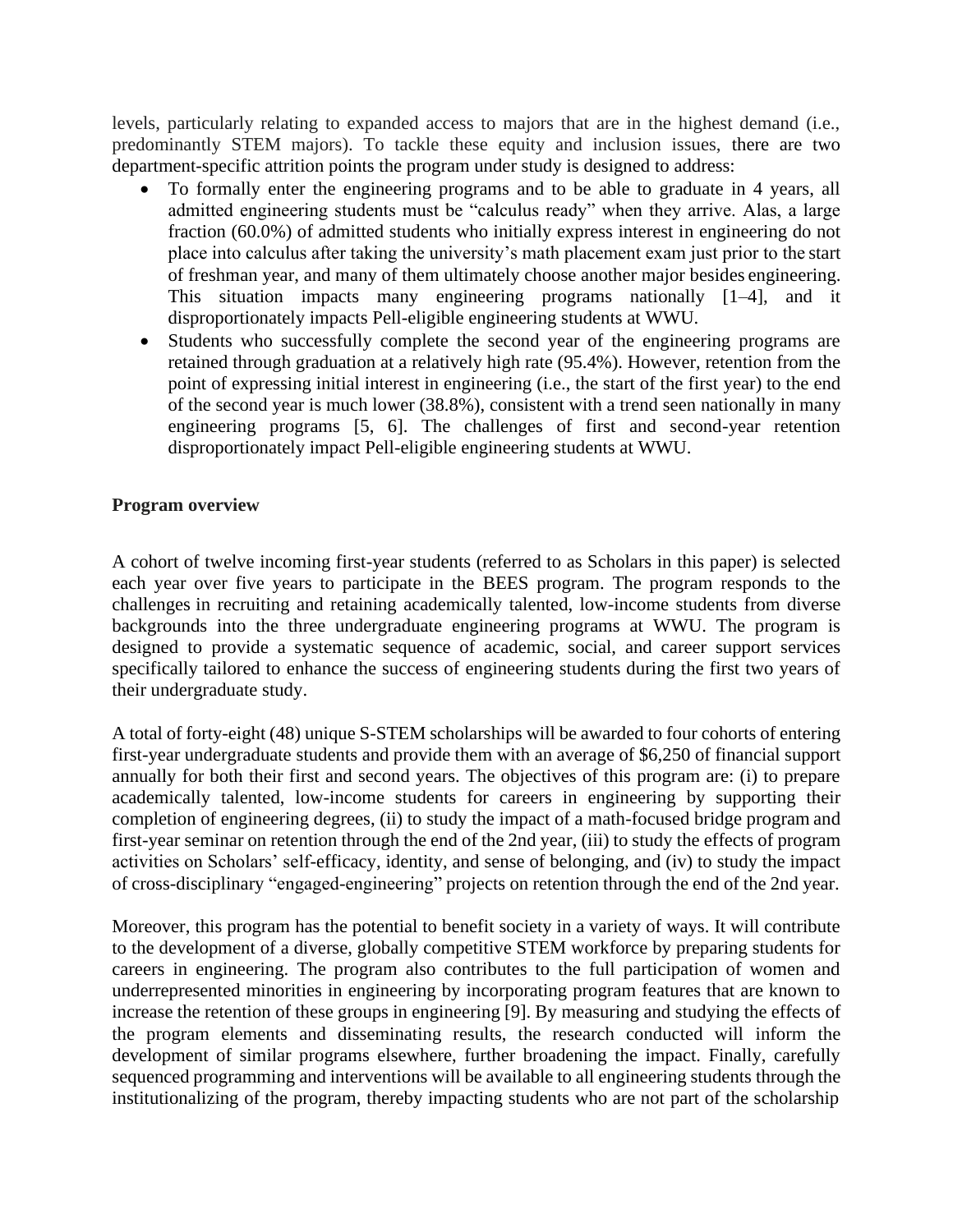program. Because the programming and interventions are attached to existing university programs, they are sustainable and will impact students well beyond the project completion.

### **Program support structure**

To achieve the above-mentioned objectives and goals, this BEES program focuses on the first two years of engineering study, with a cohort of 12 students per year, and contains the following systematic sequence of academic, social, and career support services specifically designed to enhance the success of engineering students. The services all adapt existing support structures and programs on-campus—programs with which the new engineering department currently does not have a presence:

*Math preparation:* After the 12 Scholars are selected each year, they will receive details about the engineering curricula, the importance of placing into calculus upon arrival, details about the math placement exam, and details for accessing a preparatory/learning module to be completed prior to the first attempt at the math placement exam. Through interactions with students and interviews with pre-major advising counselors, we know that incoming engineering students are frequently unaware of the importance of placing into calculus immediately, and incoming students often admit to having done little preparation for the math placement exam. Because the exam is administered in the summer, most students have not been actively studying math for the prior several months, and thus they may not be in the ideal mindset to recall and employ math concepts. Our expectation is that simply by increasing awareness of the importance of placing into calculus on the exam, and by providing more targeted advice as related to preparation materials, we will see small gains in Math Placement Assessment (MPA).

*Math-focused Bridge Program:* WWU has an existing campus-wide bridge program called Viking Launch where participating students arrive on campus one week early for an intensive week of study and preparation in their chosen discipline. Consistent with other research on bridge programs [7], the Viking Launch program has been shown to have a positive effect on the first-year retention at WWU according to data provided by the Vice Provost for Undergraduate Education (VPUE). The engineering department, however, has not historically participated in the Viking Launch program, and as such, there has not previously been a bridge option for preengineering students. By adopting this existing support structure, we offer an intensive mathfocused bridge program designed for students interested in engineering. The VPUE assigned an instructor from the math department to be the primary instructor for the bridge program. The selected instructor is intimately familiar with the math placement exam and has experience teaching pre-calculus review classes. All the week-long courses in this bridge program consist of several common programmatic elements known to improve student success [8], combined with discipline-specific learning. These common elements include social gatherings and organized meals for members of the cohort, as well as workshops focused on student success, financial literacy, study skills, and tutoring services available on campus.

*First-year interest groups (FIGs):* WWU offers a series of first-year programs called "First- year Interest Groups (FIGs)" which consist of a cluster of three courses taken by a single cohort. Typically, two of these three courses are general education courses (math and science, for example), linked with a two-credit seminar. The learning community environment created by the FIG cluster is intended to help students connect more quickly to university life, and first-year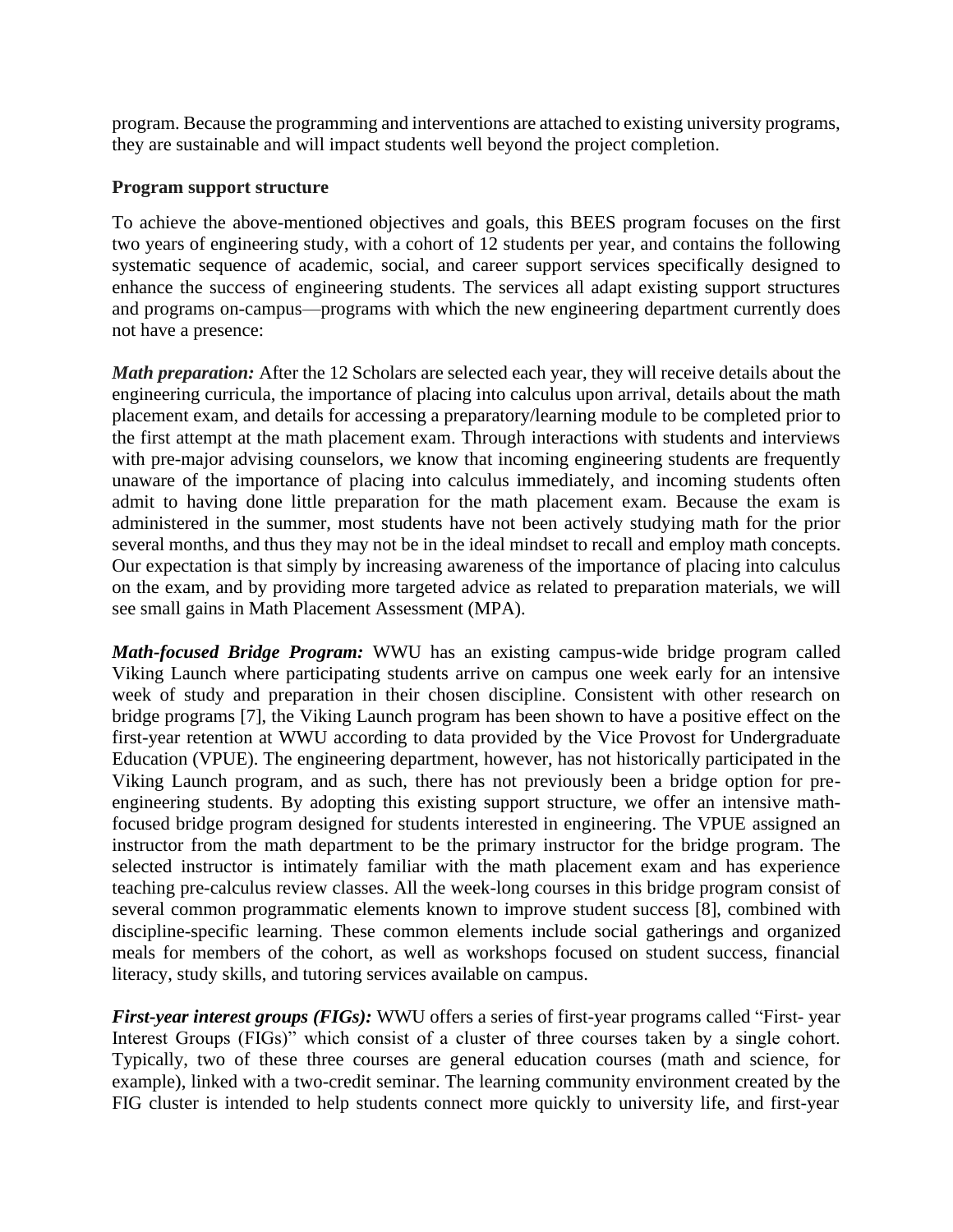seminars are known to improve persistence and retention [9]. The FIG program is well-established at WWU, and is now in its 18th year; however, the engineering department has not historically offered a FIG program. Again, we adapted this existing support structure to offer an engineeringfocused FIG required of all Scholars. Because all three engineering disciplines require completion of MATH 124 (Calculus I) and PHYS 161 (Physics I) in the first quarter, we have chosen these two courses as the general education components of the FIG. All Scholar students will enroll in the same section of MATH 124 and PHYS 161 to preserve the cohort structure, and they will additionally take a 2-credit seminar taught as part of the regular teaching load by a rotating group of faculty. The theme underlying the seminar course is "socially responsible engineering", and the course will include reading and discussion on such topics as ethics, societal "grand challenges" in engineering [10], and recent technological progress in addressing those challenges. Engineering topics with obvious societal benefits have been shown to improve recruitment and retention of traditionally underrepresented groups in engineering, such as women [11]. In addition, the seminar curriculum includes practice with spatial visualization, as spatial ability has been shown to be a predictor of student success in first-year engineering students [12]. The students are also trained to develop metacognitive skills and work to develop growth mindsets, both of which have been linked to success in STEM courses [13–15]. Importantly, this seminar is also serving as the launch point for peer and faculty mentoring.

*Engaged engineering projects:* As part of this project, Scholars are invited to participate in Engaged Engineering projects which focus on enabling our Scholars to tackle real-world/authentic design challenges [16] with the goals of improving sense of belonging [17, 18], and gaining engineering skills that are required for upper level capstone senior projects, and, more broadly, the workplace [19]. We hypothesize that an early project experience is a significant contributor recruitment and retention of Scholars based on the supporting literature [20] and our own experience with past successful undergraduate project advising. Indeed, early exposure to projects involving engineering problem solving with direct and clear benefits to society and the local community have been shown to be especially beneficial to women and underrepresented minority students [20, 21], and highly useful as retention tools. These projects are taken for a variable number of credits (1 to 3), and generally consist of teams of 3–4 students across all three engineering disciplines, and fit within the existing project advising framework at the engineering department in one of three ways: (1) As engineering directed-research projects, with a requirement that projects identify a societal connection. (2) As service-learning projects advised by engineering faculty in partnership with local not-for-profit organizations; projects will be required to address a problem or need that lies at the intersection of technology and society. (3) As community-based engineering projects through the Small Business Development Center (SBDC) and local for-profit businesses. Some of these projects can be ongoing projects that span multiple quarters or years, while others might be completed within a quarter. To facilitate the structure and placement of the Scholars in these projects, we survey all Scholars a month before course registration each quarter to determine Scholars' interest in registering for project credits. Based on the survey results and to maximize cross-disciplinary interaction and project continuity, teams of students from the three engineering programs are assigned to projects and partners/advisors the following quarter. For project assessment, we are adopting the successful approach used by the EPICS program [22] which employs a four-level formative assessment approach.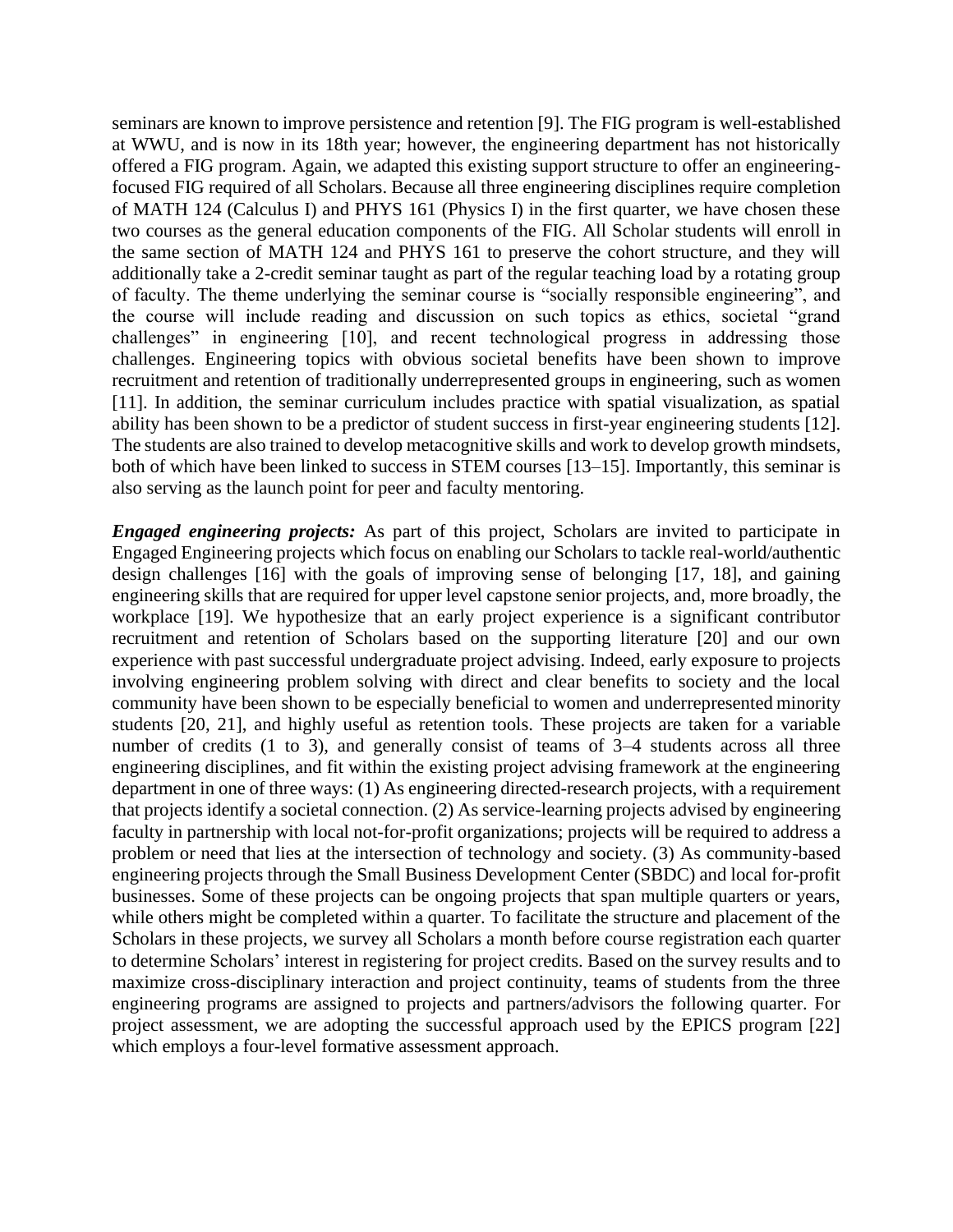*Multi-level mentoring program:* Mentoring has been shown to improve retention and support success of low-income students [23]; as such, each Scholar is assigned three mentors for the duration of the two-year scholarship: a faculty mentor, a peer mentor, and an early-career professional mentor. Faculty mentors attend social events, serve as academic advisors, meet with advisees regularly, and serve as the primary conduit for Scholars into the projects. Scholars who have completed the program and are juniors or seniors are asked to serve as peer mentors; for the cohort under study, the Peer mentors were selected from a group of high-achieving juniors/seniors such as those in leadership positions. Peer mentors receive a modest annual stipend and are asked to meet twice per quarter with their assigned mentee(s), respond to an end of quarter survey, and to attend social events. Each Scholar will also be assigned an early-career professional mentor who is a recent alum working at a local engineering company. We are planning for this at the starting of the second year for the Scholars. We are adopting a "tip-sheet" of best practices for mentoring based on [24, 25]; and we distribute this tip-sheet to early-career mentors.

*Extracurricular Events and Field Trips:* Regular get-togethers are held twice per quarter and range from social events exclusively for the Scholars, to panel discussions, presentations, and workshops with professionals in the field open to all engineering students. Topics planned for workshops and panel discussions for this cohort and the following ones include resume writing workshops, mock interviews, time management, group dynamics, and how to address biases in the workplace. A welcoming event was held at the start of this year (and will be for the upcoming years), and a celebration event will take place at the end of each year.

### **Results from program first year**

As this is the first year of the project, our major activities consisted of getting the various support structures in place, as described below:

*Project recruitment effort:* We designed the website and scholar application, issued a press release through the university media relations (which was picked up locally by radio and print media), advertised through social media, and we directly emailed 209 low-income students to apply to the program. We received 38 eligible applications (pre-filtered as being low-income and highachieving), and after conducting interviews both in-person and through Skype, we selected 15 students to join the first cohort of scholars. Of those, 11 students ultimately accepted. Two chose not to participate because they did not choose to attend the institution, and two did not participate because they were not able to earn a sufficiently high score on the MPA. From a diversity standpoint, cohort 1 in this program is shown to be more diverse compared to the three engineering majors in department and to the institution student population, as shown in table one below.

| Diversity<br>Measure | <b>BEES</b> program | Engineering<br>department | <b>WWU</b> |
|----------------------|---------------------|---------------------------|------------|
| Pell-                | 73%                 | 27%                       | 25%        |
| Eligible             |                     |                           |            |
| First-Gen            | 45%                 | 26%                       | 32%        |
| Female               | 36%                 | 15%                       | 57%        |
| <b>URM</b>           | 55%                 | 23%                       | 26%        |

Table 1: Students diversity measures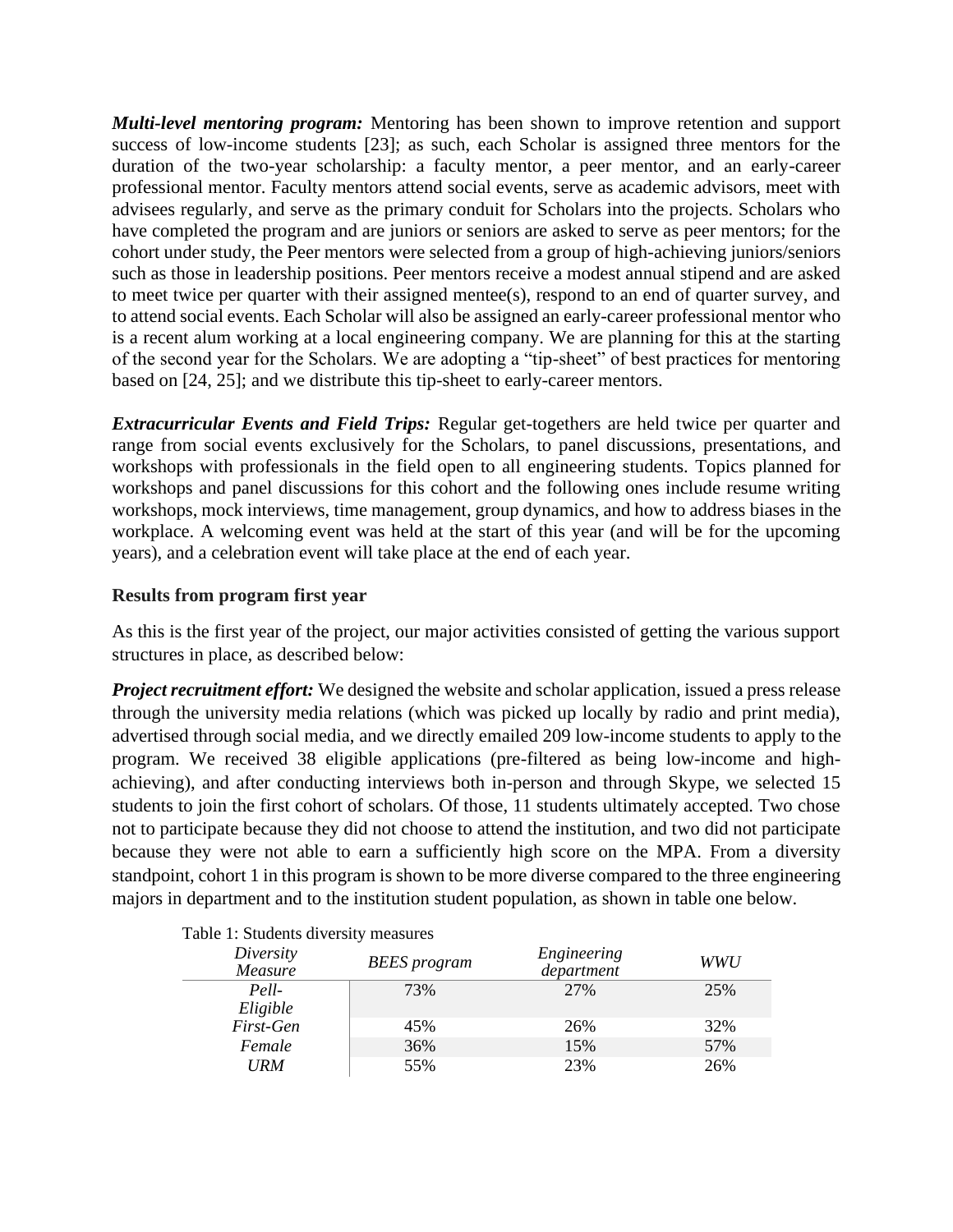*Implementation of Math Placement Assessment communication campaign*: Through a brochure we designed and an associated email campaign, we developed an approach to better communicate the importance of the MPA to students, including details about preparing for the exam and instructions for accessing appropriate online learning/preparation modules. In addition, we carefully monitored the students' progress using the online ALEKS system which shows the number of attempts, scores of each attempt, and hours students spent working through the preparation modules. This helped us provide encouragement and guidance to the students to let them know if the time and effort they spent were in line with expectations toward earning the necessary placement score. The brochure and the careful monitoring of student progress over the summer led to 11 of 13 students earning the necessary score on the MPA, which is far higher than the department average. Table 2 below shows a breakdown of the MPA attempts and prior math experience. The data in table 2 indicates that there might be a correlation between prior experience with advanced math in high school and how the students will perform on the MPA. Data from the upcoming years of the program will be used to validate this hypothesis.

The results of implementing this "intrusive advising" approach in the preparation for MPA was shared with the department in an effort to institutionalize this implementation. We modified the brochure we used to create a non-program specific brochure that describes why students should spend time preparing for the math placement assessment, include the economic incentive of not having to pay for a 5th year of classes. As a result, the department is putting together a committee to create a plan to communicate better about math placement and will engage with the Admissions staff about this as well.

| Table 2: First cohort MPA results |  |
|-----------------------------------|--|
|-----------------------------------|--|

| MPA Exempted | 4 scholars College math or AP credits                                                                                |
|--------------|----------------------------------------------------------------------------------------------------------------------|
|              | <i>Pass after 1st attempt</i> 2 scholars Pre-Calculus and AP Calculus in high school                                 |
|              | <i>Pass after</i> $2^{nd}$ <i>attempt</i>   3 scholars No AP Calculus in high school, highest ALEKS scores among the |
|              | scholars                                                                                                             |
|              | <i>Pass after 3<sup>rd</sup> attempt</i> 2 scholars No AP Calculus in high school, lowest high-school GPA            |

*Development and offering of bridge program:* We developed and offered a one-week bridge program to the scholars focused on math preparation as well as spatial visualization. In addition to developing the course content, this effort required overcoming numerous institutional hurdles relating to dorms, course approvals, and other complications that arose due to the fact that this program took place during a somewhat challenging time, logistically (i.e., the week before fall quarter starts). This program included numerous social events (e.g., a picnic), and an all-day field trip to Boeing's advanced manufacturing facility for their jumbo jets. Scholars' feedback on their overall experience in this bridge program was overwhelmingly positive. One suggestion that we will be adapting in the next offering based on the scholars' feedback will be the breakdown of the morning sessions to include more breaks and possibly a combination between math and spatial visualization activities.

*Development and administration of First-Year Interest Group (FIG):* The course content for the FIG seminar was developed and delivered to the 11 scholars in Fall 2019, as shown in table 3 below. The students' outcomes that were assessed during this seminar class are: 1) demonstrate an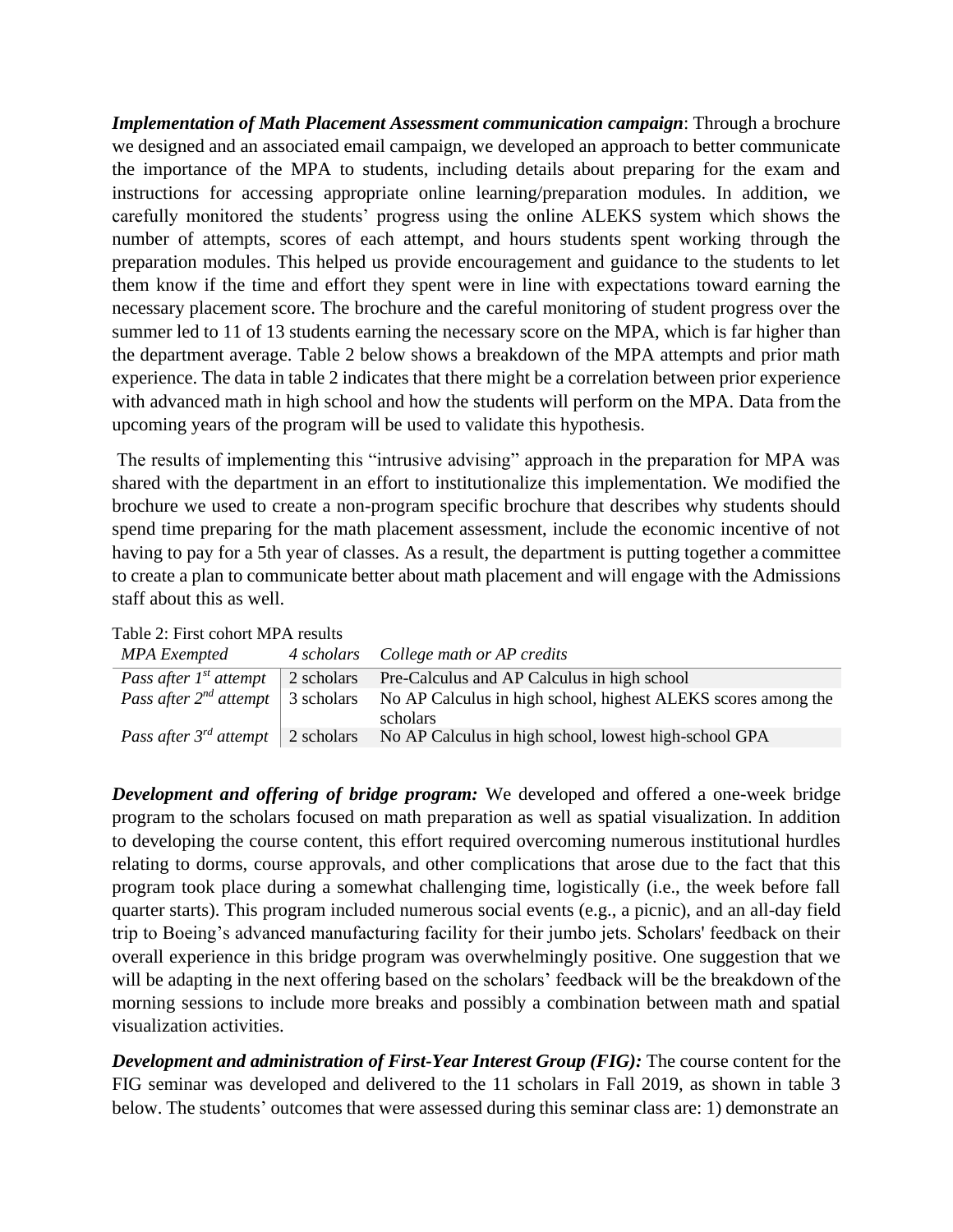understanding of inquiry and creative processes from disciplinary and/or interdisciplinary perspective(s). 2) articulate individual learning goals in the context of a liberal arts education and identify means for achieving these goals. 3) enhance competency in academic skills, including framing questions/posing problems, critical literacy, evaluating information sources, writing, oral communication, and collaboration. The class was graded on a pass/fail basis with a passing grade of 70%. 40% of the grade designated to class attendance and active participation since this is a seminar class. There were also six short assignments on various discussion topics that counted for 30% of the grade. Three extra-curricular assignments were also required for 10% of the class grade. These assignments were to attend and document (through a short essay submission) three out-ofclass events such as a student club meeting of choice, a campus lecture or talk, and one additional event on campus or the local community. The latter event can be any of the following: another student club meeting, another campus lecture or talk, a varsity sports event, an on-campus music event, local community-based event, or any other possible options (students were asked to check with the instructor beforehand if they have any questions about the suitability of the event). The remaining class grade (20%) was designated to the student presentations focused on the National Academy of Engineering's "Grand Challenges for Engineering."

| Week of Topics |                                                   |
|----------------|---------------------------------------------------|
| $23-Sep$       | Introduction                                      |
| $30-Sep$       | Learning strategies                               |
| $7-Oct$        | Group dynamics                                    |
| $14$ -Oct      | Engineering disciplines, application to the major |
| $21$ -Oct      | Engineering careers                               |
| $28-Oct$       | <b>Spatial Visualization</b>                      |
| $4$ -Nov       | <b>Spatial Visualization</b>                      |
| $11$ -Nov      | Winter quarter class schedules, registration      |
| $18$ -Nov      | Engineering grand challenges                      |
| $25$ -Nov      | Engineering grand challenges                      |
| $2-Dec$        | <b>Student presentations</b>                      |
|                |                                                   |

Table 3: FIG course content during Fall 2019

*Implementation of the peer mentoring program:* All scholars were paired with a 3rd-year student mentor from their prospective major. Materials were developed to provide guidance on nurturing an effective mentoring relationship, and a kick-off event was held for mentors to meet the scholars and review program logistics. Peer mentoring guidelines and expectations were shared with the mentors and mentees during the kickoff meeting. An example of these guidelines and expectations for mentors are provided in table 4 below. In their second year of the scholarship, each Scholar will also be assigned an early-career professional mentor who is a recent alum working at a local engineering company. We expect that this early-career mentoring program will strengthen connections between the department and alumni, and will expand Scholars' awareness of career pathways, and will allow mentors to gain valuable leadership and mentoring experience.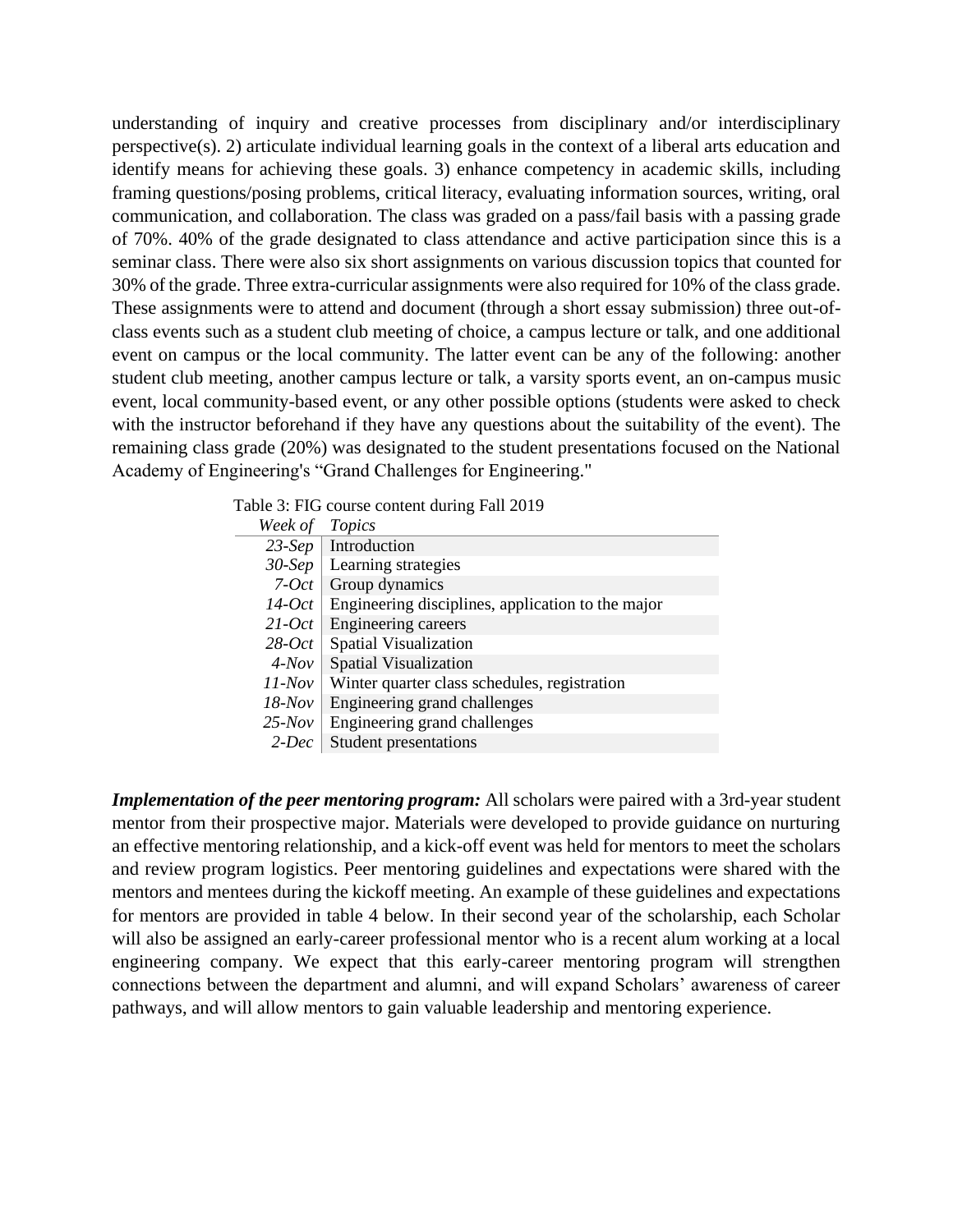Table 4: Peer-mentors' guidelines and expectations

skills, and networking opportunities.

| Table 4: Peer-mentors' guidelines and expectations        |                                                   |  |
|-----------------------------------------------------------|---------------------------------------------------|--|
| <i>Guidelines</i>                                         | Expectations                                      |  |
| Be an active listener; clarify if you do not<br>$\bullet$ | We expect you to be proactive about<br>$\bullet$  |  |
| understand something and be inquisitive.                  | meeting times and schedules.                      |  |
| Be professional but humanize yourself;                    | We expect you to meet with your mentee            |  |
| you do not need to be friends with                        | at least three times per quarter.                 |  |
| your mentee.                                              | We expect you to be prepared for your             |  |
| Be proactive and reach out to your                        | conversations by reviewing                        |  |
| mentee.                                                   | the question/discussion topic (when applicable)   |  |
| Learn about your mentee; ask them about                   | or preparing talk-points ahead of the meeting.    |  |
| their background, goals, motivations, and                 | We expect you to guide the conversation           |  |
| experiences.                                              | between you and your mentee around                |  |
| Accept them for who they are and tell                     | the discussion topic but to leave space for other |  |
| them about the thing you have in common as                | ideas as they evolve.                             |  |
| you learn more about them.                                | We expect you to take notes of what you           |  |
| Keep in mind that this peer mentoring is                  | discussed and keep a record of dates/times you    |  |
| not only beneficial for your mentee; you will             | met and respond to short questionnaire at the     |  |
| gain invaluable benefits as well, such as                 | end of the quarter                                |  |
| personal growth, leadership and coaching                  |                                                   |  |

*Development and administration of first of two surveys:* The survey instrument we are using to assess sense of belonging, identify, and self-efficacy is the SUCCESS survey from Purdue, supplemented with several questions focused on self-efficacy. We have modified the survey by adding identifiers so that we can track students longitudinally.

All 11 scholars consented and complete the first administration of the survey, as did 38 students from a matched comparison group. After isolating individuals who were first-year engineering majors, we were left with 12 comparison group students. The two groups' mean scores on composite survey factors related to self-efficacy, identity, and sense of belonging were compared using independent samples T tests. Though some small differences in group means were evident, none of these rose to the level of statistical significance. This suggests that the comparison group was well-matched, as these students' baseline levels of self-efficacy, identity, and sense of belonging were indeed closely comparable to those of the Scholars.

Looking at individual survey items rather than composite factors, Scholars had a significantly higher rating ( $M = 5.82$ , SD = 0.751) than comparison students ( $M = 4.50$ , SD = 1.168) for the item "The faculty in engineering make me feel wanted and accepted." Given that the first survey administration took place early in the fall quarter of these students' first year, this is encouraging, as it suggests a positive impact on Scholars' sense of belonging in response to the fairly limited interactions they'd had with engineering faculty up to that point.

We have begun initial planning for the second, program-specific survey that will be administered in the spring. Findings from this survey will allow us to determine the extent to which the entire first-year sequence offered to Scholars led to differential gains in their self-efficacy, identity, and sense of belonging vs. students in the comparison group.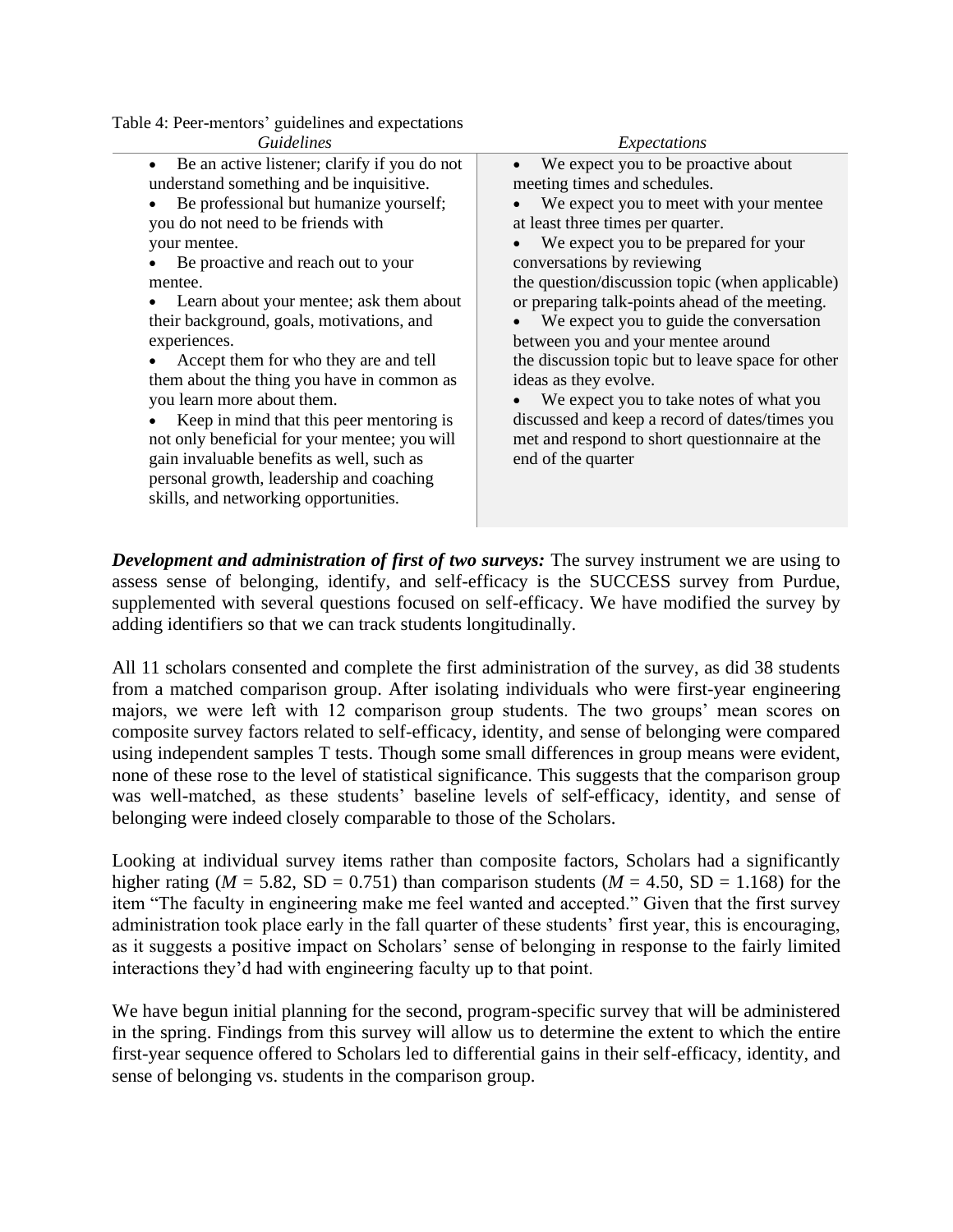*Initial plans for institutionalization of BEES support structures:* We have preliminary plans in place for institutionalizing the bridge program, the first-year seminar, and the improved communication surrounding the MPA. We plan to expand the bridge program in the coming year and invite non- scholar students to participate. In parallel with our development of the FIG seminar, a recently hired Director of First-Year Programs within the department has developed a similar seminar with our input which will first be delivered in Fall 2020; we expect this department-wide seminar to replace the FIG seminar which is being offered in Fall 2019.

### **Conclusion and future directions**

As this was the first year of the BEES program, we have fortunately cleared most of the institutional hurdles of getting the various support structures in place, so moving forward we will be spending less time bringing new programs online, and more time improving the program and the Scholars' experience. As our first cohort will be moving on to become second-year students, we will put the specific second year supports in place, including professional mentoring. We will continue coordinating all the activities from this first year (including recruiting a new cohort of scholars, managing the various support structures and programs, and data collection) to make the following years' planning and implementation more efficient. In addition, we are planning to work with our external evaluator to develop a program-specific survey instrument and conduct our first focus groups this Spring. After these data are analyzed by the researcher and evaluator, we will have a full set of program results to disseminate.

#### **References**

- [1] M. W. Ohland, A. G. Yuhasz, and B. L. Sill, "Identifying and removing a calculus prerequisite as a bottleneck in clemson's general engineering curriculum," Journal of Engineering Education, vol. 93, no. 3, pp. 253–257, 2004.
- [2] M. M. Whiteacre and C. O. Malav´e, "An integrated freshman engineering curriculum for precalculus students," in Frontiers in Education Conference, 1998. FIE'98. 28th Annual, vol. 2, 1998, pp. 820–823.
- [3] J. Richardson and J. Dantzler, "Effect of a freshman engineering program on retention and academic performance," in Frontiers in Education, 2002. FIE 2002. 32nd Annual, vol. 3, 2002, pp. S2C–S2C.
- [4] D. N. Buechler, "Mathematical background versus success in electrical engineering," in American Society for Engineering Education (ASEE) Annual Conference, 2004.
- [5] M. Besterfield-Sacre, C. J. Atman, and L. J. Shuman, "Characteristics of freshman engineering students: Models for determining student attrition in engineering," Journal of Engineering Education, vol. 86, no. 2, pp. 139–149, 1997.
- [6] L. J. Shuman, C. Delaney, H. Wolfe, A. Scalise, and M. Besterfield-Sacre, "Engineering attrition: Student characteristics and educational initiatives," in Proceedings of the American Society of Engineering Education, 1999, pp. 1–12.
- [7] T. L. Strayhorn, "Undergraduate research participation and stem graduate degree aspirations among students of color," New Directions for Institutional Research, vol. 2010, no. 148, pp. 85– 93, 2010.
- [8] National Academies of Sciences, Engineering, and Medicine, Barriers and opportunities for 2-year and 4-year STEM degrees: Systemic change to support students' diverse pathways. National Academies Press, 2016.